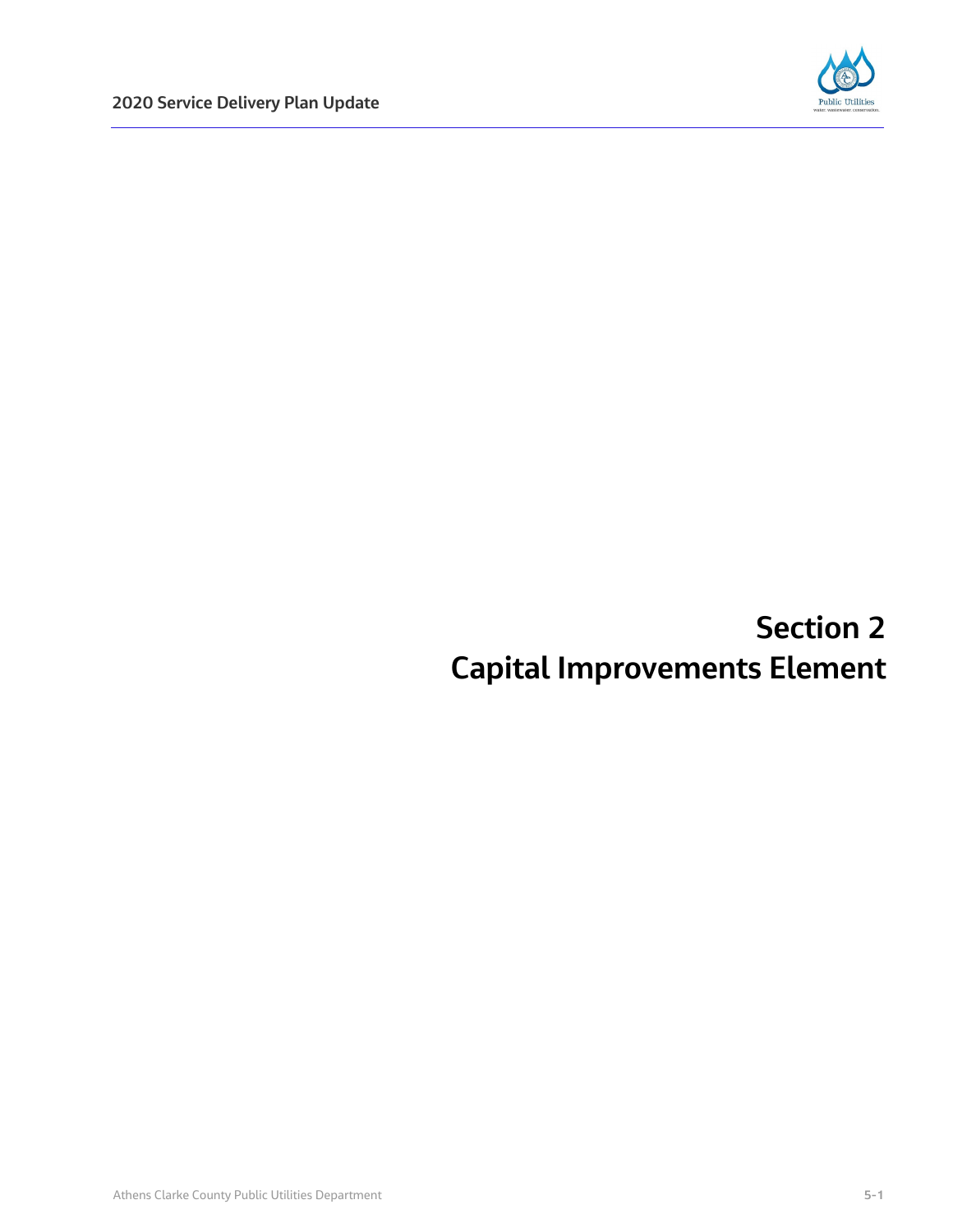



# **6. Methodology for Project Priority Ranking**

A specific procedural process was developed with the 1995 SDP to assign a priority ranking for each improvement and an associated project identification number. This process involved:

- 1) Identifying a specific list of criteria to determine project ranking (Step 1)
- 2) Assigning individual projects to categories reflecting these criteria (Step 2)
- 3) Prioritizing the project categories based on goals, values, and objectives, as approved by the M&C (Step 3)
- 4) Developing a mechanism for ranking projects within each category (Step 4)

The 2020 SDP methodology is the same as the 2015 methodology with the differences noted in this section. Differences in the methodologies include additional supporting information sources being used to identify criteria for project ranking (Step 1) and changes to the project categories (Step 2) as summarized in Section 6.2. Individual projects were placed in categories, and categories were prioritized as discussed in Section 6.2 (Step 2 and 3). Lastly, the projects were ranked within their category in Step 4 (Section 6.3).

# **6.1 Supporting Information (Step 1)**

Previous SDP updates used input and information from the sources below to help develop a basis for evaluating capital projects. For the 2020 SDP Update, the Envision Athens Action Agenda (ACCGov, 2017) and FY20 Mayor & Commission Strategic Commitments and Goals were included as additional sources of information. A complete list of the supporting information used to evaluate the importance of the capital projects is listed here:

- **Land Use Plan** Comprehensive Plans developed by the ACC Planning Department, and associated future population projections, should be used as the basis for the SDP.
- **Growth and Development**  Growth and development trends should be analysed for rate of growth, quantity of growth, density of growth, and land use patterns. Population projections developed by the ACC Planning Department should also be used.
- **University Growth** Water and wastewater capacity should be estimated using current water billing records and through collaboration with staff from UGA.
- **Transportation Plan** Proposed transportation projects, including relocations, improvements, and extensions, should be considered, and any recent transportation studies or projects should be reviewed.
- **Current Availability of Water and Sewer** Potential projects should be evaluated based on currently available capacity for water and wastewater systems. The effects of future population growth on the current capacity should be considered.
- **Public Health Considerations** Sections of the ACC water and wastewater system with service delivery problems that may impact public heath are typically high priority candidates for project selection.
- **Regulatory and Permitting Issues** ACC is subject to environmental regulations for water and wastewater systems issued by GAEPD, as well as federal and local issuing authorities. Potential projects affecting compliance with current, revised, or new regulations are high priority candidates for project selection.
- **External Development Forces** Some external development forces fall outside the control of ACC and the Comprehensive Plan. These forces influence project selection and may include projects from entities such as the Georgia Department of Transportation (GDOT).
- **Industrial Service** Potential projects for utility services to areas designated for industrial development required an analysis of typical industrial needs and the timing for industrial development. Since future water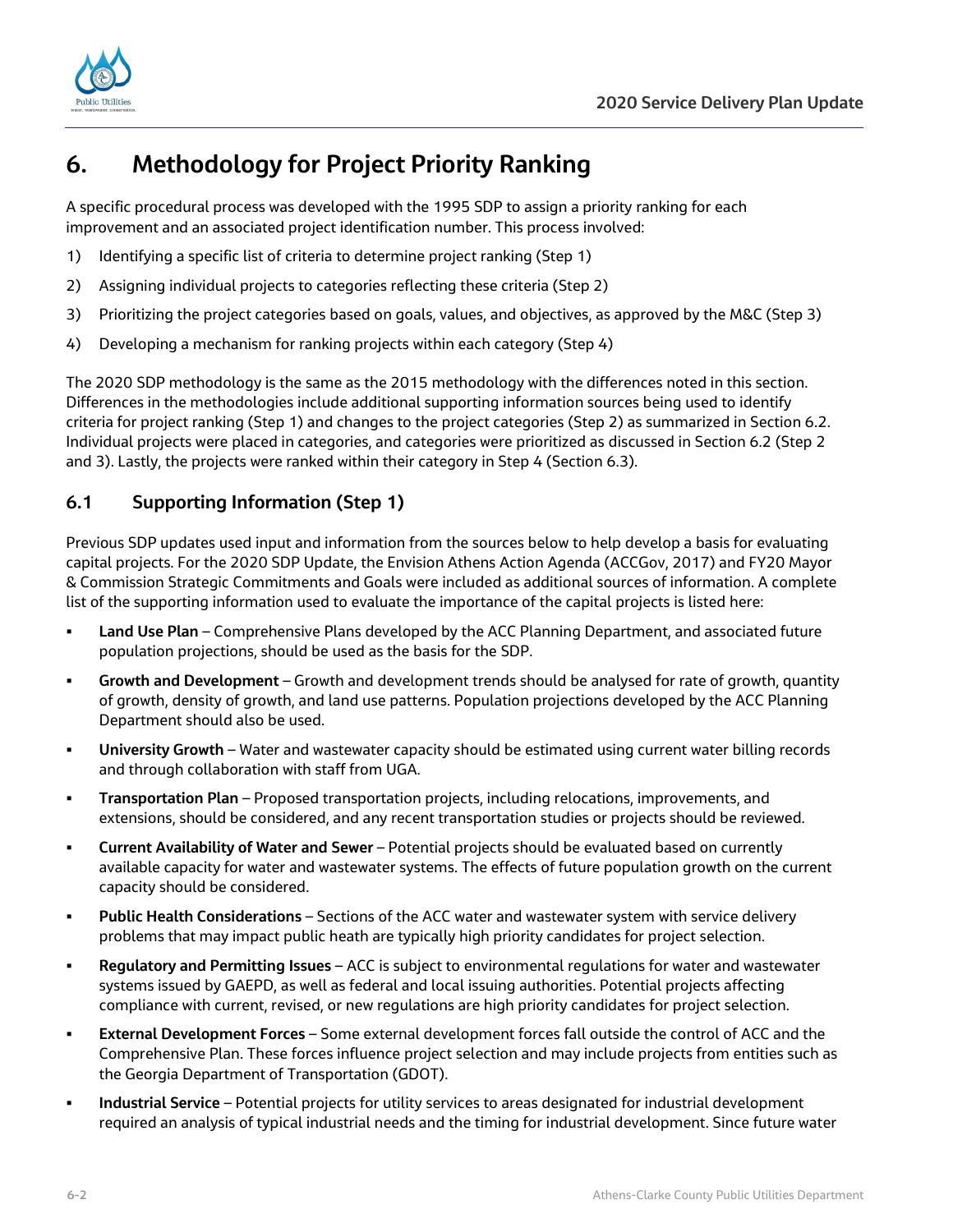

and wastewater demands for new industrial customers were developed as a reserve amount, the effects of future industrial growth on capacity were considered.

- **System Reliability** This 2020 SDP Update places higher emphasis on system reliability and sustainability over projects involving expansion or extension of service. Projects were evaluated and ranked to prioritize the water and wastewater systems operating consistent with existing permit conditions.
- **Cost per Resident** A cost per resident ratio was used to compare the costs between individual projects. Potential projects serving the highest number of residents at the least cost were shown preference. For projects identified to expand or extend sewer service, the cost per resident was weighted to give preference to water over wastewater, existing customers over future customers, and industrial customers over residential customers.
- **Envision Athens –** Envision Athens Action Agenda should be used as a guide to accomplish the goals and priority actions of ACC in the areas of land use, environment, neighbourhoods, housing, agriculture, economic development, education, health, safety, social services, arts and culture, civic engagement, transportation, and infrastructure (added for SDP 2020 update).
- **FY20 Mayor and Commission Strategic Commitments and Goals –** All of ACCGov's services aligned with one of six strategic commitments should be considered as they relate to providing water and wastewater service and infrastructure to ACC residents (added for SDP 2020 update).

### **6.2 Project Categories and Priority Ranking (Steps 2 and 3)**

For the 2020 SDP Update the six project categories and their priority are as follows:

#### **Priority 1 – Public Health Regulatory Requirement Projects**

Regulatory requirement projects must comply with current or proposed regulations coupled with the known or anticipated time frame required for implementation. These include environmental regulations issued by federal, state, or local authorities.

#### **Priority 2 – Public Health Initiatives Projects**

Public health projects are determined by the M&C as needs or concerns are identified.

#### **Priority 3 – Rehabilitation and Replacement Projects**

Rehabilitation and replacement projects are necessary to maintain current water and wastewater systems consistent with existing permits. This project category includes replacement or rehabilitation of system components due to age or condition that may jeopardize system operations. This also includes projects that are necessary to ensure reliable service to existing water and wastewater customers served by PUD.

#### **Priority 4 – System Expansion Projects**

System expansion projects add capacity in existing service areas in order to provide service for new customers. In some cases, system expansion is driven by the increased demands of an existing customer.

#### **Priority 5 – System Extension Projects**

System extension projects provide capacity in areas where service does not currently exist and are specifically oriented to providing service to new customers.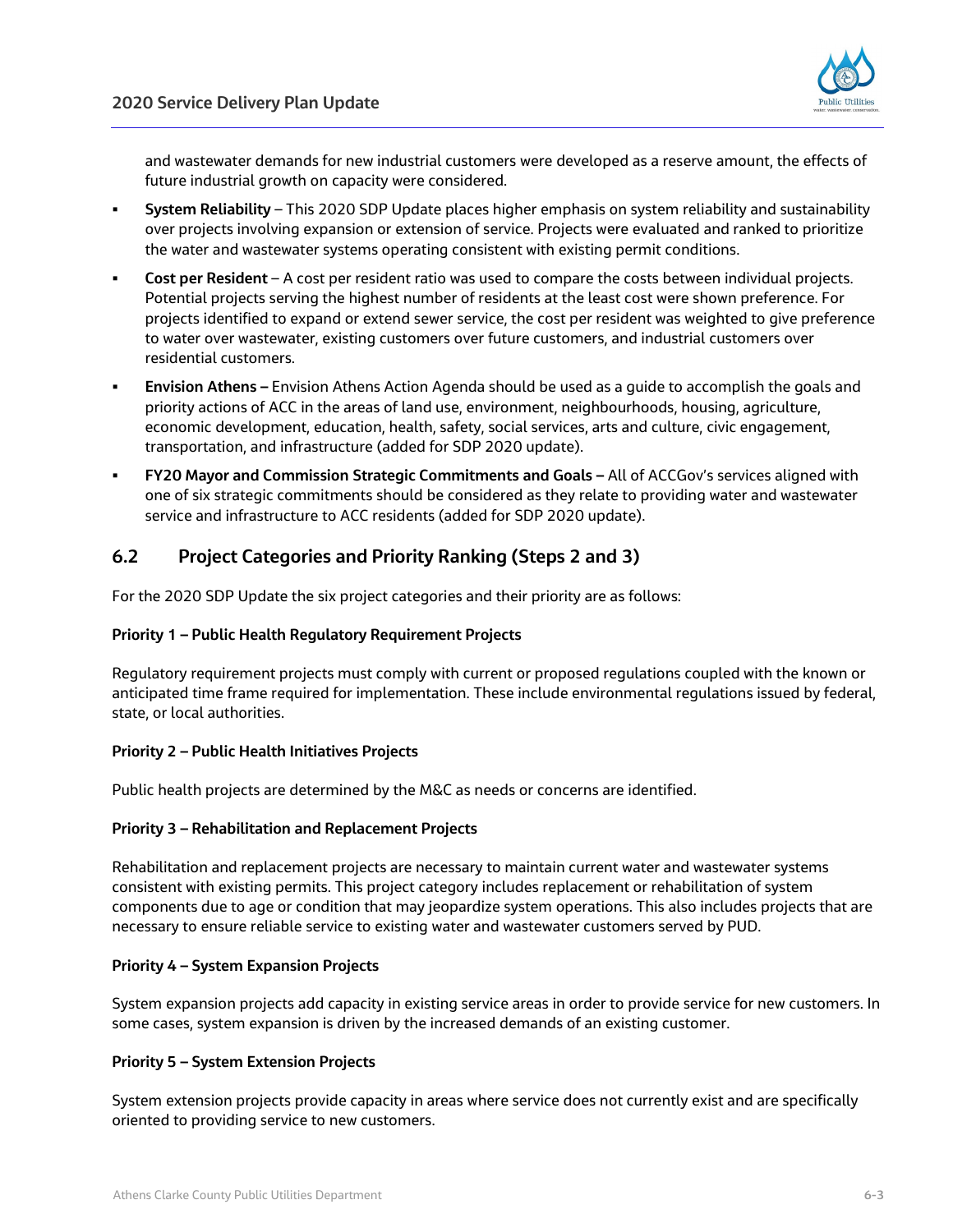

#### **Priority 6 – Mayor and Commission Strategic Commitments and Key Performance Indicator Projects**

PUD tracks key performance indicators (KPIs) for the operation of the water and wastewater systems and infrastructure to track progress to goals and M&C strategic consultants. Projects to improve KPIs that do not fall in Priorities 1 through 5 are included in this priority.[∗](#page-3-0)

# **6.3 Project Ranking (Step 4)**

Each of the 59 projects identified (Section 4) was assigned to one of the six prioritized categories (Section 6.2). The final step ranked the projects within each of their identified categories based on the ranking criteria described in this section. The method for numbering the capital improvement projects is summarized in Section 7.

As previously discussed, identification of water and wastewater improvements for the 2020 SDP Update involved multiple studies, analyses, and staff coordination, through which a robust set of system information was compiled. Therefore, in addition to criteria used to rank projects in prior SDP updates, new information was used to collaboratively prioritize the recommended improvements and develop a schedule for project implementation over 20 years. The methodology used to rank projects within each of the six priorities is discussed below.

#### **6.3.1 Priority 1 – Public Health Regulatory Requirement Projects**

Ranking of Priority 1 projects is driven by external requirements by federal, state, or local environmental regulations. Ranking is generally dependent on the permitting process or consent order, and PUD must comply with the regulatory schedules set forth by the issuing authority. Within this category, projects were ranked according to the regulatory requirement date.

#### **6.3.2 Priority 2 – Public Health Initiatives Projects**

Ranking of Priority 2 projects is based on the date of need. Water system projects are assigned a higher priority than wastewater system projects. Water and wastewater system projects are evaluated based on the total project cost compared to the number of customers served with higher priority given to water over wastewater projects.

#### **6.3.3 Priority 3 – Rehabilitation and Replacement Projects**

Ranking of Priority 3 projects involved a review of multiple pieces of information for each project. Information considered included:

2) System Renewal Projects

 $\overline{a}$ 

<span id="page-3-0"></span><sup>∗</sup> Georgia Department of Transportation and Economic Projects and Industrial Development Projects (Priority 4 and 5 in previous SDPs), were removed from the Priority Project ranking used in previous SDP Updates as these projects have an annual appropriation. Therefore, projects in these two categories are not considered capital projects. In previous SDP Updates the existing seven project categories approved by M&C were as follows:

<sup>1)</sup> Regulatory Requirement Projects

<sup>3)</sup> Public Health Projects

<sup>4)</sup> Department of Transportation Relocations, Extensions, or Improvement Projects

<sup>5)</sup> Economic and Industrial Development Projects

<sup>6)</sup> System Expansion Projects

<sup>7)</sup> System Extension Projects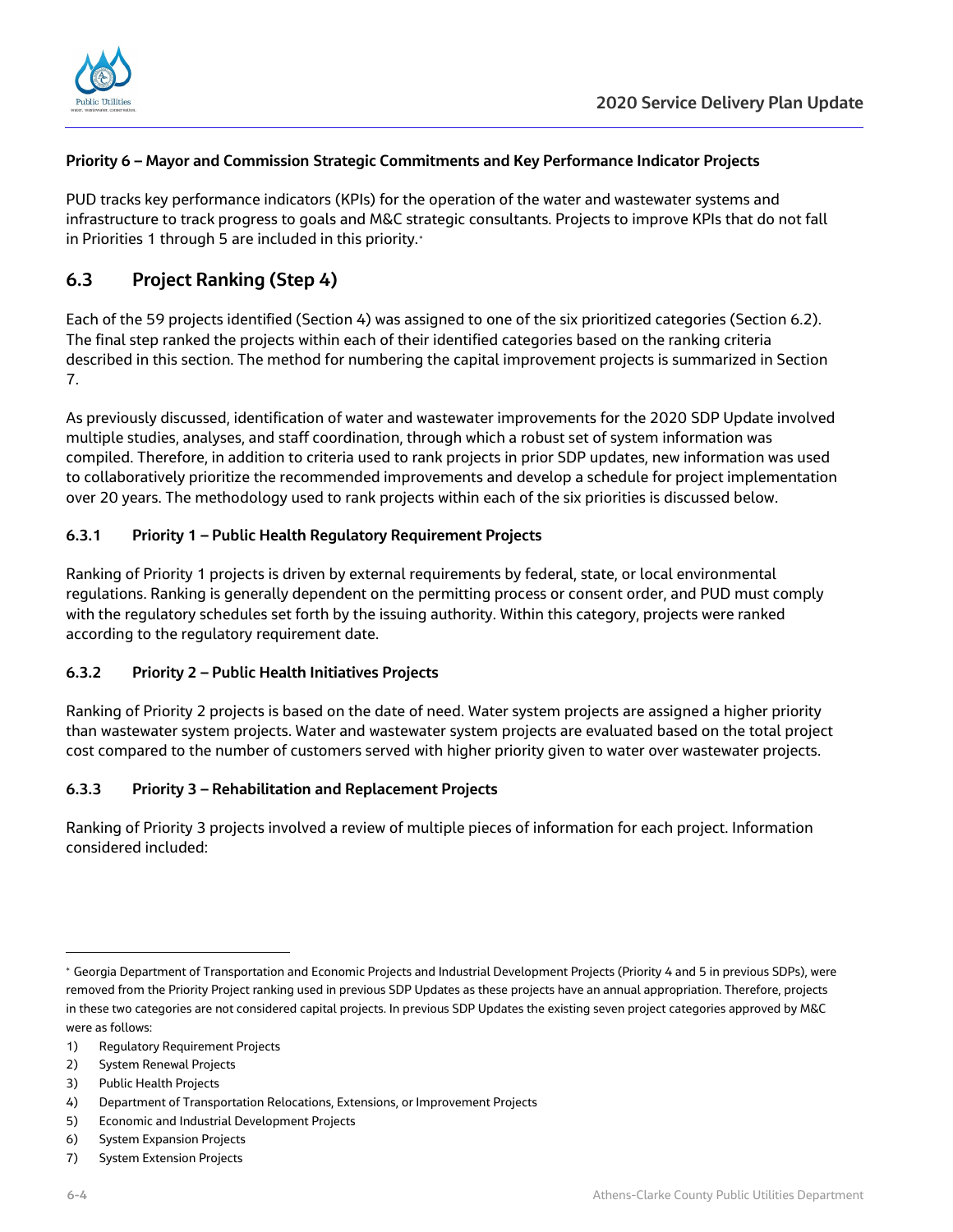

**Date of Need** – Date of need was the first criterion evaluated; however, because most projects did not have a specific date of need, projects were initially ranked according to immediate need, mid-planning period need, or long-term need.

**Risk Score** (Wastewater Collection projects only) – For sewer rehabilitation and replacement projects, the asset risk score was reviewed. Projects were ranked from highest to lowest risk score, as determined in the Risk-based Prioritization Project (CH2M, 2016) and discussed in the Infrastructure Element.

**Project Cost** – It may not be feasible for multiple large-scale projects to be completed during the same timeframe. Therefore, project ranking took project size (in terms of overall cost) into consideration.

**Weighted Cost/Resident** – The number of residents benefiting from a project was estimated, when applicable. For WTP improvements, the number of residents served was considered. For WRF improvements, the number of residents served by the specific WRF was considered. For sewer rehabilitation and replacement projects, the number of residents was considered as residents served by PUD sewer at or upstream of the project. For water distribution projects, the number of residents was assumed to be the number of water residents served by the distribution lines included in the project.

**Flow Meter Basin "R" Value** (Wastewater Collection projects only) **–** Flow Meter Basin "R" Value is the proportion of rainfall that enters the collection system as inflow or infiltration. Each project was assigned an "R" value according to the flow meter basin in which the project is located, based on the 2015 flow monitoring study, detailed in the Infrastructure Element. (CH2M, 2015)

**Calibrated Model –** Projects that were identified through a calibrated modeling activity were ranked higher than those identified through other means, due to the higher degree of certainty provided through hydraulic modeling. Project identification involved use of calibrated models to identify wastewater collection and water distribution deficiencies.

**Staff Perception** – In addition to the more objective criteria summarized above, the institutional knowledge of PUD's operational staff was included in the evaluation. Projects were ranked in order of importance based on communications with PUD staff. WRF and WTP staff identified their preferred ranking of plant improvement projects, and W&S staff provided input on wastewater collection and water distribution projects based on institutional knowledge and field conditions.

Water system projects are assigned a higher priority than wastewater system projects. The total project cost compared to the number of customers served was considered for water and wastewater system projects. After all of the above information was collected, iterations of project rankings were reviewed and discussed to determine the final ranking of Priority 3 projects.

#### **6.3.4 Priority 4 – System Expansion Projects**

Ranking of Priority 4 projects used a methodology similar to ranking Priority 3 projects. The date of need evaluated for Priority 4 was reflective of the date of needed expansion. Also, preference is given to water over wastewater, existing customers over future customers, and industrial customers over residential customers.

#### **6.3.5 Priority 5 – System Extension Projects**

System extension projects include only wastewater collection projects, because PUD has met its water service goals. To rank Priority 5 projects, highest priority is given to projects that could connect to existing sewer lines with sufficient capacity to handle the increased flows. Where sufficient capacity does not exist, the project was evaluated based on the cost per resident with preference to industrial customers over residential customers.